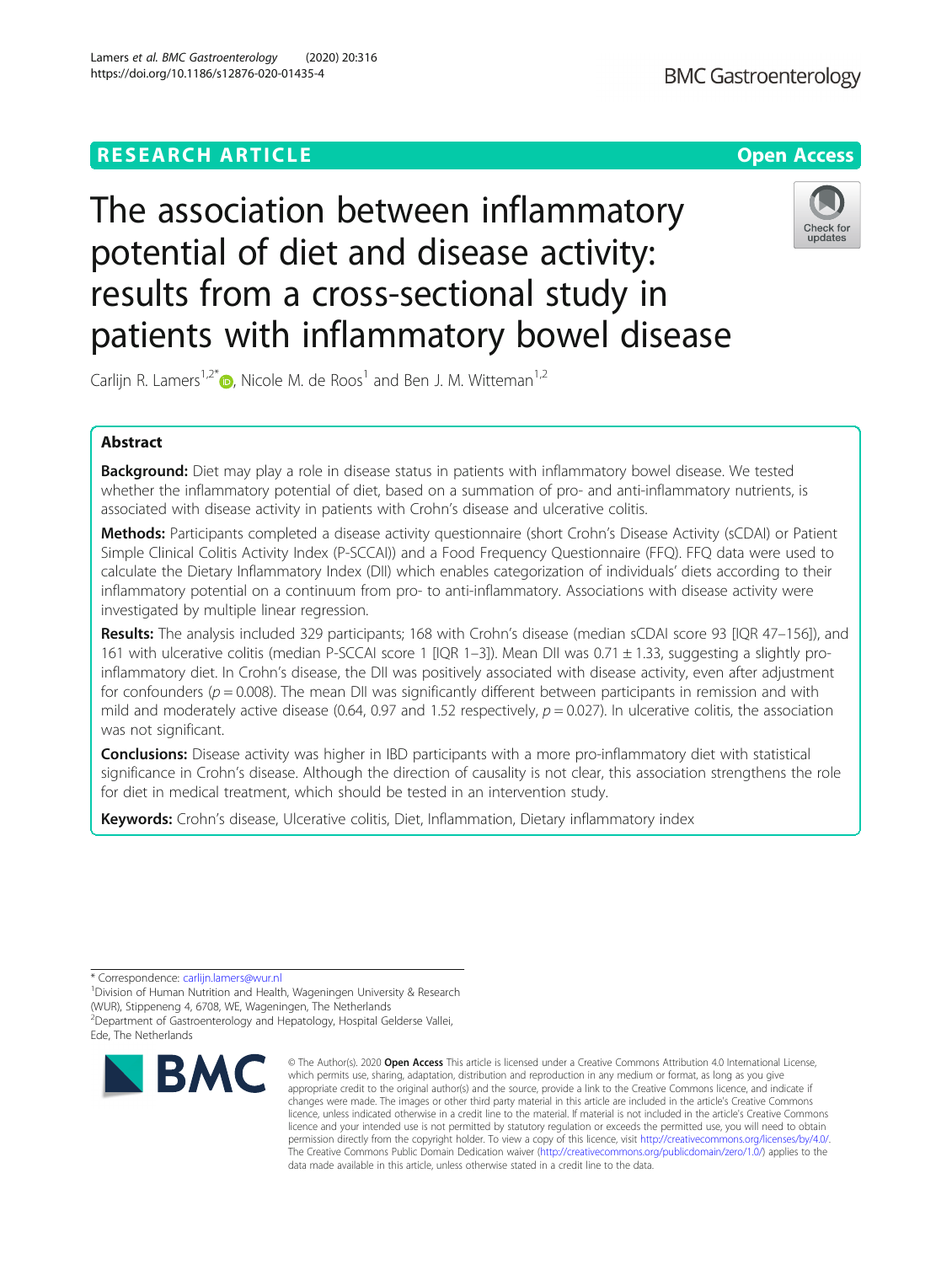# Background

Dietary intake seems to play a role in the development of Crohn's disease (CD) and ulcerative colitis (UC), and possibly also in maintenance of remission and improvement of quality of life in patients with one of these inflammatory bowel diseases (IBD) [\[1](#page-7-0), [2](#page-7-0)]. The exact mechanism is unknown, but modification of the gut microbiota and influence on immunological processes seem to be important [\[3,](#page-7-0) [4\]](#page-7-0).

Diet is a modifiable lifestyle factor in which IBD patients seem to be interested and that may have beneficial effects on the course of IBD. Surveys performed on dietary beliefs and behaviour showed that around 60% of patients believe that diet influences their disease course and up to 77% of patients reported avoidance of particular foods to prevent or treat a flare [[5](#page-7-0)–[7](#page-7-0)]. There is cumulative evidence that certain components of a diet have anti- or pro-inflammatory properties and may therefore influence the course of disease [\[3,](#page-7-0) [8](#page-7-0)]. This has led to the development of the Dietary Inflammatory Index (DII). With this DII, diets can be categorized from maximally anti-inflammatory to maximally pro-inflammatory. Assessment of the inflammatory potential of a diet takes into account that some foods contain both beneficial and unhealthy nutrients. Therefore, it is likely that the DII better reflects the influence of diet on inflammation and thus on the course of disease than analyses with single foods [[9](#page-7-0)– [11](#page-7-0)]. The DII has been used in several other patient groups to predict the dietary inflammatory potential related risk for development of disease or the influence on clinical course of disease [[12](#page-7-0)–[14\]](#page-7-0).

Therefore, the aim of this study was to assess the association between the inflammatory potential of diet and disease activity in patients with inflammatory bowel disease, separated into CD and UC patients. We also investigated participants' self-perceived impact of diet on disease and whether they had made dietary modifications.

#### Methods

## Study design and study population

In this cross-sectional study, IBD patients aged 18 years or older, diagnosed with either CD or UC, were included. Participants were recruited between July and October 2018. A total of 1035 patients received a personal invitation: 940 IBD patients of a local regional hospital in the Netherlands received a letter and 95 IBD patients from the Nijmegen Exercise Study - a longitudinal study to examine the impact of a physically active lifestyle on health, quality of life, development and progression of various (chronic) diseases - received an email with an invitation to participate. Furthermore, an unknown number of patients responded to an invitation via digital newsletters and the website of the Dutch IBD patient association. In total, 397 patients sent us an e-mail to show interest in the study and received access to our online questionnaire. Unfortunately, we did not register the source each participant originated from. Participation comprised an online questionnaire composed of questions regarding participants characteristics, a disease activity questionnaire (short Crohn's Disease Activity (sCDAI) or Patient Simple Clinical Colitis Activity Index (P-SCCAI)) and a Food Frequency Questionnaire (FFQ) [[15](#page-7-0)–[17](#page-7-0)]. It took participants about 40 min to complete the whole questionnaire. Participants were excluded in case of indeterminate colitis or unknown IBD type, missing or incomplete FFQ data or an implausible energy intake  $(< 800$  or  $> 4000$  kcal per day for men and  $< 500$ or > 3500 kcal per day for women) to limit errors due to misreporting [\[18](#page-7-0)].

The medical ethical committee of Wageningen University decided that no formal ethical approval was needed, due to the low burden and risk of the study. All participants provided digital informed consent.

## Data collection

#### Participant characteristics

Information on age, gender, height and weight, level of education, type of IBD, age at diagnosis, current medication and supplement use, previous IBD-related surgeries, food allergies and smoking was retrieved from the online questionnaire.

#### Disease activity

Disease activity was evaluated using the short Crohn's Disease Activity Index (sCDAI) for CD and the Patient Simple Clinical Colitis Activity Index (P-SCCAI) for UC [[15,](#page-7-0) [16](#page-7-0)]. Disease activity scores were used as a continuous outcome measure and classified using previously validated cut-off points: remission (sCDAI < 150 or P-SCCAI ≤2), mildly active disease (sCDAI 150–219 or P-SCCAI 3–5), moderately active disease (sCDAI 220–450 or P-SCCAI 6–11) and severely active disease (sCDAI > 450 or P-SCCAI ≥12) [\[15](#page-7-0), [19\]](#page-7-0).

## Dietary intake

Dietary intake was assessed using a 179-item validated Food Frequency Questionnaire (FFQ) designed to assess the intake of the Dutch population by capturing the foods consumed during the previous month [\[17](#page-7-0)]. Macronutrient intake was calculated and the FFQ was used to calculate the inflammatory potential of their habitual diet by using the DII. The DII is an index consisting of 45 food parameters developed by reviewing and scoring scientific articles on diet and inflammatory markers to be able to determine the inflammatory potential of a diet  $[9, 10]$  $[9, 10]$  $[9, 10]$ . A DII score above zero represents a pro-inflammatory diet and a DII score below zero represents an anti-inflammatory diet. Several papers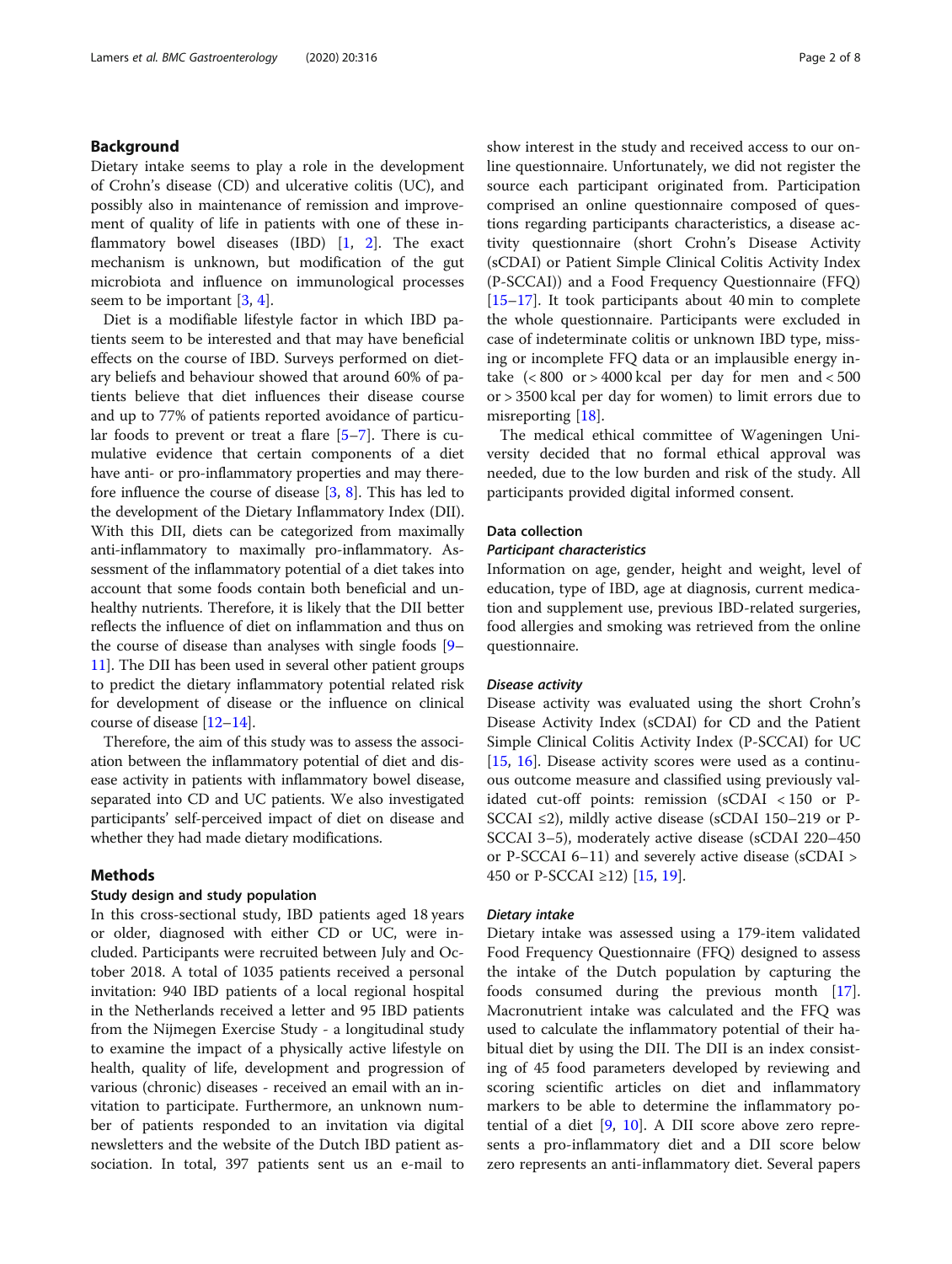described the development of inflammatory indices and calculation of the DII  $[9-11]$  $[9-11]$  $[9-11]$ . In short, DII scores of each food parameter were calculated by subtraction of the standard global mean of a representative world database from the amount of the food parameter eaten estimated from an FFQ and dividing this value by its standard deviation [[10](#page-7-0)]. This Z-value was converted to a centred percentile score to minimize the effect of skewing and to achieve a symmetrical distribution. This centred percentile score was multiplied by the food parameter specific inflammatory effect score. All food parameter DII scores were summed to create an overall DII score. When calculated from all 45 parameters, the DII could theoretically range from − 8.87 (maximally antiinflammatory) to  $+7.98$  (maximally pro-inflammatory) [[20\]](#page-7-0). In our study, data on 28 of the 45 parameters were available for inclusion in the overall DII score, namely: energy, protein, carbohydrate, total fat, saturated fat, cholesterol, trans fat, mono- and polyunsaturated fat, n-3 and n-6 fatty acids, fibre, thiamine, riboflavin, niacin, vitamins A, B6, B12, C, D and E, zinc, iron, magnesium, selenium, folic acid, beta-carotene and alcohol. The remaining 17 parameters, mainly flavonoids, herbs and spices, were not available because not all food parameters could be assessed reliably with the FFQ we used or were not available in the food composition database.

#### Patient reported impact and modification of diet

Information on participants' self-perceived impact of diet on disease and whether they had made dietary modifications since their diagnosis was retrieved from the online questionnaire.

#### Statistical analysis

Normally distributed data are presented as mean ± standard deviation (SD), skewed data as median with interquartile range (IQR) and categorical data as frequencies with proportions. To compare baseline characteristics and DII between CD and UC and between disease activity groups, Chi-square tests were performed for categorical data, and independent samples t-test and one-way analysis of variance (ANOVA) (or Kruskall-Wallis when not normally distributed) were performed for continuous variables. Post-hoc analyses for disease activity groups were performed using the Bonferroni multiple comparisons test. Multiple linear regression was used to determine associations between inflammatory potential of diet and disease activity. Results were reported as β-coefficients with 95% confidence intervals (CI). A *p*-value of  $< 0.05$  was considered statistically significant. Statistical analysis was carried out using IBM SPSS Statistics version 24.

# Results

#### Participants characteristics

In total, 329 participants were included in the analysis (Fig. [1](#page-3-0)). Of these 329 participants, 168 participants (51%) had CD and 161 participants (49%) had UC. The majority of participants was female, well-educated and had experienced two or less flare-ups in the last year. The number of participants classified as having severely active disease was too small to analyse as a separate group (UC,  $n = 2$ ), so they were included in the moderately active disease group. About two-thirds of participants were in remission. Participants with CD were slightly younger at the time of this study and at diagnosis, they used more immunosuppressants and biologicals, and had more IBD-related surgeries than patients with UC. Supplement use was comparable in CD and UC (Table [1](#page-4-0)).

#### Dietary intake and inflammatory potential

The total energy intake and intakes of protein, carbohydrates and fat were not significantly different between CD and UC. In the total population, the DII ranged from  $-2.32$  to 4.10 with a mean of  $0.71 \pm 1.33$ , suggesting a slightly pro-inflammatory diet. No significant differences were found between CD and UC (0.79  $\pm$  1.37 vs 0.62  $\pm$ 1.[2](#page-5-0)8,  $p = 0.245$ ) (Table 2). Multiple linear regression showed a positive association for CD disease activity scores and the DII in the crude model ( $\beta$  = 12.96; *p* = 0.002), suggesting that CD participants with a higher disease activity consumed a more pro-inflammatory diet. After adjustment for age, age at diagnosis, gender, BMI and education level, this association remained (β = 11.86;  $p = 0.008$ ). No significant association was found between UC disease activity scores and the DII  $(p = 0.307)$ (Table [3](#page-5-0)). Across CD and UC disease activity groups, no significant differences were found regarding total energy, protein, carbohydrates and fat intake. In CD, the mean DII was significantly more pro-inflammatory when disease activity was higher ( $p = 0.027$ ), with a significant difference between the remission and moderately active disease group after post-hoc analyses  $(p = 0.030)$  (Table [2](#page-6-0)/Fig. 2). The parameters that contributed to differences in the DII were alcohol, monoand polyunsaturated fatty acids, n-3 and n-6 fatty acids, magnesium, selenium, vitamin A, vitamin D and niacin, all having anti-inflammatory effect scores. Lower intakes of these parameters led to a less antiinflammatory, so a more pro-inflammatory diet, in participants with a higher disease activity.

# Patient reported impact and modification of diet

Of the 329 participants, 216 participants (66%) reported that diet had an impact on the course of their disease (73% CD vs 58% UC;  $p = 0.007$ ). Since their diagnosis, 216 participants (66%) have adjusted their dietary intake.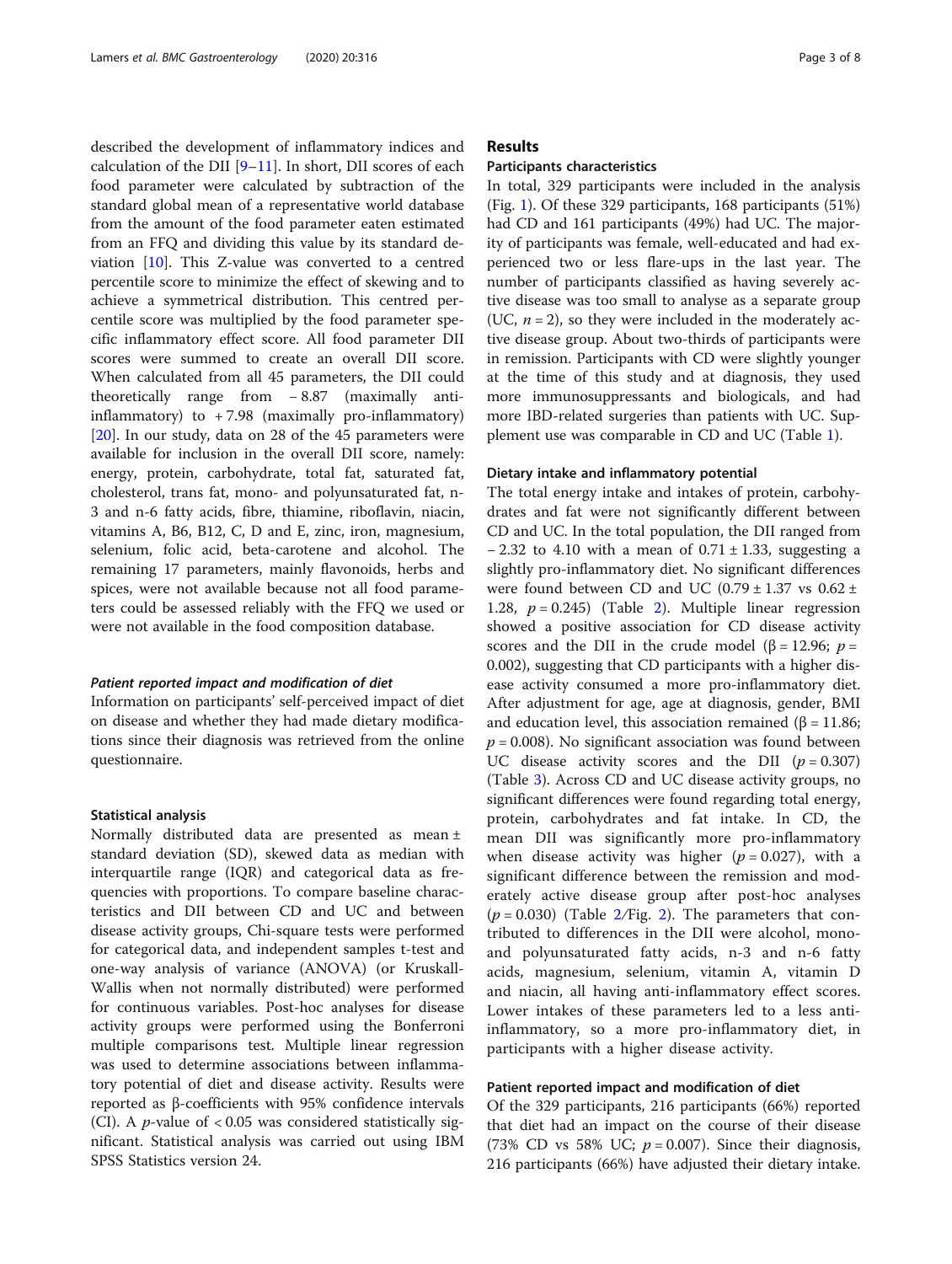<span id="page-3-0"></span>

Generally, they reported avoidance of certain food products instead of a higher intake of beneficial foods. Lactose-containing products were mostly mentioned to be avoided (37%) followed by spicy foods (23%). Furthermore, participants reported that they reduced their intake of fat (20%), meat (18%), sugar (12%) and onions (11%). No differences were found between CD and UC or disease activity groups. Of the 329 participants, 194 participants (59%) adjust their diet during a flare-up.

# **Discussion**

In this study, disease activity was associated with the inflammatory potential of diet in participants with Crohn's disease. Participants with a more pro-inflammatory diet seem to have a higher disease activity. Whether this association is causal remains unclear. In participants with ulcerative colitis, the association was not significant. The majority of participants reported impact of diet on their disease. Modification of diet since diagnosis and during flare-ups was common in both patient groups and all disease activity groups.

To our knowledge, this is the first study to investigate the association between the inflammatory potential of diet and disease activity in patients with IBD in such a large sample. The DII has been calculated previously in a case control study including 62 UC patients and 124 controls to predict the risk of UC based on the inflammatory potential of diet. In that cross-sectional study, participants with higher DII scores seemed to have a higher risk of UC [[21\]](#page-7-0). An analysis of three large prospective cohorts showed that dietary patterns with high inflammatory potential were associated with an increased risk of developing CD, but not UC, though they used a slightly different inflammatory index [[2\]](#page-7-0). In contrast to our results, a recently published cross-sectional study in Iranian patients with an established IBD diagnosis did not find an association between the inflammatory potential of diet and disease activity [\[22\]](#page-7-0). The null finding in the Iranian patients might be due to the small sample size  $(n = 143)$ , especially the small number of participants with CD ( $n = 32$ ), as compared to 178 CD patients in the present study.

The DII consists of 45 food parameters that all have their own inflammatory effect score. The inflammatory effect scores we used varied from − 0.663 for fibre to + 0.373 for saturated fat. The contribution of a food parameter to the total DII score depends on the individuals' intake and the deviation of the inflammatory effect score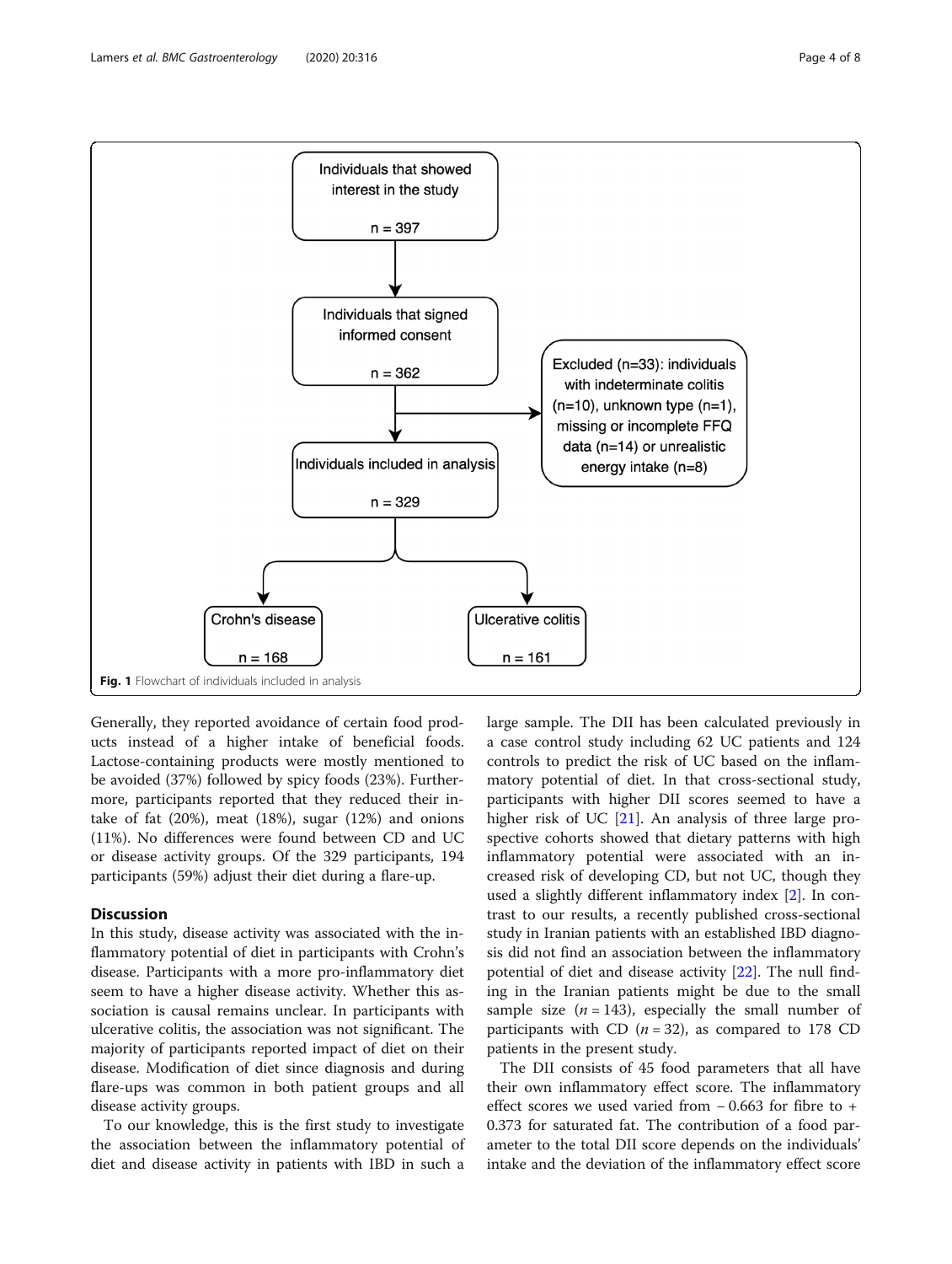<span id="page-4-0"></span>

|                                      |                |                | Disease activity CD  |                  |                | Disease activity UC |                  |                 |
|--------------------------------------|----------------|----------------|----------------------|------------------|----------------|---------------------|------------------|-----------------|
|                                      | CD             | UC             | Remission            | Mild             | Moderate       | Remission           | Mild             | Moderate        |
| Subjects, n (%)                      | 168(51)        | 161 (49)       | 123 (73)             | 27(16)           | 18(11)         | 108 (67)            | 38 (24)          | 15(9)           |
| Gender, n (%)                        |                |                |                      |                  |                |                     |                  |                 |
| Female                               | 117 (70)       | 97 (60)        | 84 (68)              | 17(63)           | 16 (89)        | 60 (56)             | 27(71)           | 10(67)          |
| Age (years)                          | $47 \pm 16*$   | $51 \pm 15*$   | $48 \pm 16$          | $46 \pm 17$      | $47 \pm 14$    | $50 \pm 14$         | $54 \pm 16$      | $45 \pm 16$     |
| Age at diagnosis (years)             | $32 \pm 15*$   | $36 \pm 15*$   | $33 \pm 16$          | $30 \pm 14$      | $33 \pm 9$     | $35 \pm 14$         | $41 \pm 17$      | $32 \pm 15$     |
| BMI (kg/m <sup>2</sup> )             | $24.8 \pm 4.7$ | $24.9 \pm 3.8$ | $24.8 \pm 4.4$       | $24.9 \pm 5.1$   | $25.0 \pm 6.6$ | $24.7 \pm 3.6$      | $25.4 \pm 3.9$   | $24.8 \pm 4.9$  |
| Smoking, n (%)                       |                |                |                      |                  |                |                     |                  |                 |
| Never                                | 123 (73)       | 124(77)        | 97 (79) <sup>a</sup> | 17 $(63)^{a, b}$ | $9(50)^b$      | 80 (74)             | 31 (82)          | 13 (87)         |
| Current                              | 16(10)         | 7(4)           | $8(7)^{a}$           | $6(22)^{b}$      | $2(11)^{a, b}$ | 5(5)                | 1(3)             | 1(7)            |
| Former                               | 29 (17)        | 30 (19)        | 18 $(15)^a$          | 4 $(15)^{a, b}$  | $7(39)^{b}$    | 23(21)              | 6(16)            | 1(7)            |
| Education level <sup>c</sup> , n (%) |                |                |                      |                  |                |                     |                  |                 |
| Low                                  | 37(22)         | 34 (21)        | 25 (20)              | 7(26)            | 5(28)          | 21 (19)             | 10(26)           | 3(20)           |
| Middle                               | 52 (31)        | 48 (30)        | 38 (31)              | 5(19)            | 9(50)          | 33 (31)             | 8(21)            | 7(47)           |
| High                                 | 79 (47)        | 79 (49)        | 60 (49)              | 15 (56)          | 4(22)          | 54 (50)             | 20 (53)          | 5(33)           |
| Medication use, n (%)                |                |                |                      |                  |                |                     |                  |                 |
| Mesalazines                          | 28 (17)**      | 97 (60)**      | 21(17)               | 4(15)            | 3(17)          | 65 (60)             | 21(55)           | 11(73)          |
| Corticosteroids                      | 22(13)         | 24(15)         | 13(11)               | 6(22)            | 3(17)          | $9(8)^a$            | $10(26)^{b}$     | $5(33)^{b}$     |
| Immunosuppressants                   | 70 (42)**      | 33 (21)**      | 52 (42)              | 11(41)           | 7(39)          | 20 (19)             | 9(24)            | 4(27)           |
| Biologicals                          | 58 (35)**      | $27(17)$ **    | 36 (29)              | 12(44)           | 10(56)         | 11 $(10)^a$         | 9 $(24)^{a, b}$  | 7 $(47)^{b}$    |
| Other                                | $24(14)^{*}$   | $11(7)$ *      | 14(11)               | 6(22)            | 4(22)          | 4 $(4)^a$           | 4 $(11)^{a, b}$  | $3(20)^{b}$     |
| No medication use                    | 34 (20)        | 30 (19)        | 29 (24)              | 4(15)            | 1(6)           | 24 (22)             | 6(16)            | 0(0)            |
| Flare-ups in past year, n (%)        |                |                |                      |                  |                |                     |                  |                 |
| None                                 | 92 (55)*       | 61 $(38)^*$    | 80 $(65)^a$          | $7(26)^{b}$      | $5(28)^{b}$    | 50 $(46)^a$         | 10 $(26)^{a, b}$ | $1(7)^{b}$      |
| 1-2 flare-ups                        | 55 (33)*       | 70 (44)*       | 35 (29)              | 14(52)           | 6(33)          | 45 (42)             | 20(53)           | 5(33)           |
| 3-4 flare-ups                        | $8(5)^{*}$     | $19(12)^{*}$   | $2(2)^{a}$           | 4 $(15)^{b}$     | $2(11)^{a, b}$ | $8(7)^{a}$          | 4 $(11)^a$       | $7(47)^{b}$     |
| More than 4 flare-ups                | 13(7)          | 11(7)          | $6(5)^{a}$           | $2(7)^{a, b}$    | $5(28)^{b}$    | 5(5)                | 4(11)            | 2(13)           |
| Supplement use, n (%)                | 74 (44)        | 68 (42)        | 54 (44)              | 11(41)           | 9(50)          | 39 (36)             | 21 (55)          | 8(53)           |
| Surgery, n (%)                       | 57 (34)**      | $13(8)$ **     | 40 (33)              | 8 (30)           | 9(50)          | 6(6)                | 6(16)            | 1(7)            |
| Intolerances/allergies, n (%)        | 62 (37)        | 44 (27)        | 40 (33)              | 13 (48)          | 9(50)          | $23(21)^a$          | 16 $(42)^{b}$    | 5 $(33)^{a, b}$ |

Data are presented as mean  $\pm$  SD for normally distributed data. Categorical data are presented as n (%). \*  $p < 0.05$  \*\*  $p < 0.001$ 

Abbreviations: CD Crohn's disease, UC Ulcerative colitis, BMI Body mass index<sup>a, b</sup>groups with the same superscript letters do not differ significantly

after post-hoc analyses using the Bonferroni test ( $p > 0.05$ )

Education level: no education, primary or lower vocational education and lower general secondary education (low); secondary vocational education and higher general secondary education (middle); higher vocational education and university (high)

from 0. Of the food parameters available in this study, fibre, vitamin A, B6, C, D, E, magnesium, zinc, polyunsaturated fatty acids and n-3 fatty acids had the largest anti-inflammatory impact. Total fat and saturated fat had the largest pro-inflammatory impact. These antiand pro-inflammatory effects are all based on general inflammation, but seem to be in line with IBD specific nutrient studies. The anti-inflammatory potential of fibre is in line with a prospective study in which they found that high consumption of dietary fibre reduces the risk of relapse among CD patients [[23](#page-7-0)]. By bacterial fermentation of dietary fibre, the production of short-chain fatty acids increases which has anti-inflammatory effects [\[24](#page-7-0)]. However, in both the abovementioned study and the DII, no distinction is made between the fermentability, solubility and viscosity of fibres, factors that influence the therapeutic effects of consumption [[25\]](#page-7-0). Regarding the before mentioned vitamins and minerals, several reviews have described the effect of deficiencies on IBD [[26](#page-7-0)–[28\]](#page-7-0). For example, clinical disease activity increases and quality of life decreases significantly with lower levels of vitamin D, and zinc deficiency was shown to be correlated with inflammation in IBD by increasing the number of proinflammatory cells [[26](#page-7-0)–[28](#page-7-0)]. Poly-unsaturated and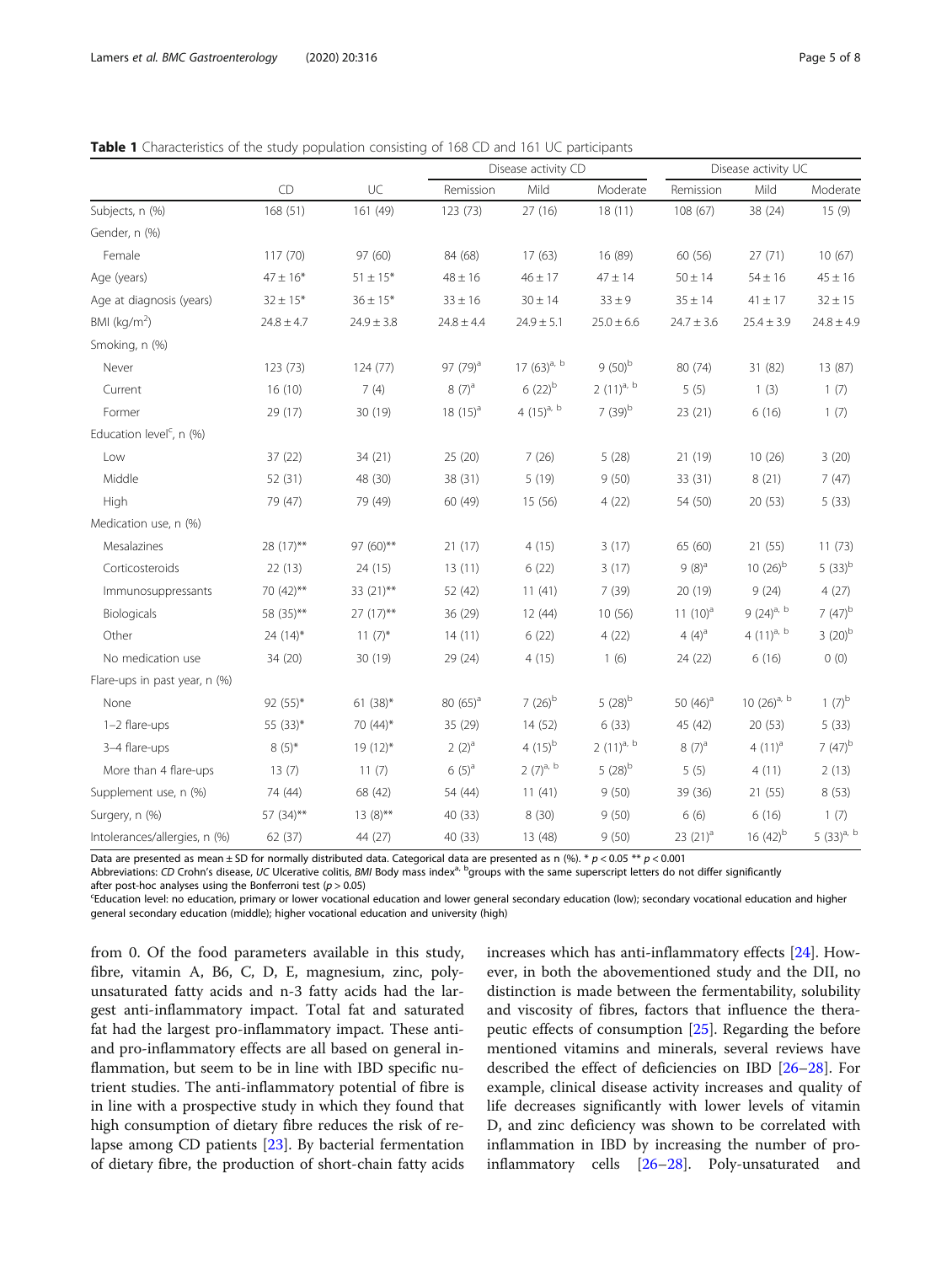<span id="page-5-0"></span>Table 2 Disease activity and inflammatory potential of diet of CD and UC participants and stratified for disease activity

|                         |                 |                          | Disease activity CD          |                                 |                            | Disease activity UC      |                          |                          |
|-------------------------|-----------------|--------------------------|------------------------------|---------------------------------|----------------------------|--------------------------|--------------------------|--------------------------|
|                         | CD              | UC                       | Remission                    | Mild                            | Moderate                   | Remission                | Mild                     | Moderate                 |
| <b>Disease activity</b> |                 |                          |                              |                                 |                            |                          |                          |                          |
| sCDAI score             | 93 [47-156]     | $\overline{\phantom{a}}$ | 79 [44-103] <sup>a</sup>     | 171 [165-191] <sup>b</sup>      | 269 [233-326] <sup>c</sup> | $\equiv$                 |                          |                          |
| Range                   | $44 - 357$      | $\overline{\phantom{0}}$ | $44 - 146$                   | 150-218                         | 220-357                    | $\overline{\phantom{m}}$ | $\overline{\phantom{0}}$ | $\overline{\phantom{m}}$ |
| P-SCCAI score           |                 | $1[1-3]$                 | $\equiv$                     |                                 |                            | $1$ $[1-1]$ <sup>a</sup> | $3 [3-4]^{b}$            | $7 [6 - 9]^{c}$          |
| Range                   | -               | $0 - 13$                 | -                            |                                 | $\qquad \qquad -$          | $0 - 2$                  | $3 - 5$                  | $6 - 13$                 |
|                         |                 |                          |                              | Dietary intake                  |                            |                          |                          |                          |
| Nutrient intake         |                 |                          |                              |                                 |                            |                          |                          |                          |
| Energy (kcal)           | $1912 \pm 618$  | $2011 \pm 565$           | $1958 \pm 601$               | $1789 \pm 602$                  | $1780 \pm 738$             | $2050 \pm 587$           | $1919 \pm 496$           | $1958 \pm 577$           |
| Protein, EN%            | $15.0 \pm 2.5$  | $15.3 \pm 2.7$           | $15.1 \pm 2.4$               | $15.0 \pm 2.2$                  | $14.6 \pm 3.1$             | $15.2 \pm 2.8$           | $15.4 \pm 2.6$           | $15.2 \pm 2.6$           |
| Carbohydrates, EN%      | $43.4 \pm 7.3$  | $42.5 \pm 6.4$           | $42.9 \pm 7.4$               | $45.6 \pm 6.6$                  | $43.9 \pm 7.2$             | $42.2 \pm 6.8$           | $43.1 \pm 5.7$           | $43.1 \pm 4.6$           |
| Fat, EN%                | $36.4 \pm 6.2$  | $36.5 \pm 5.5$           | $36.7 \pm 6.1$               | $34.4 \pm 6.1$                  | $37.3 \pm 6.8$             | $36.6 \pm 5.8$           | $36.1 \pm 5.2$           | $37.3 \pm 4.4$           |
| DII                     | $0.79 \pm 1.37$ | $0.62 \pm 1.28$          | $0.64 \pm 1.29$ <sup>a</sup> | $0.97 \pm 1.51$ <sup>a, b</sup> | $1.52 \pm 1.42^b$          | $0.51 \pm 1.28$          | $0.78 \pm 1.13$          | $0.98 \pm 1.61$          |
| Range                   | $-2.22 - 3.99$  | $-2.32 - 4.10$           | $-2.22 - 3.94$               | $-1.53 - 3.61$                  | $-1.06 - 3.99$             | $-2.32 - 3.46$           | $-1.04 - 2.64$           | $-0.86 - 4.10$           |

Data are presented as mean  $\pm$  SD for normally distributed data or median [interquartile range] when skewed. Categorical data are presented as n (%) Abbreviations: CD Crohn's disease, UC Ulcerative colitis, sCDAI Short Crohn's Disease Activity Index, P-SCCAI Patient Simple Clinical Colitis Activity Index, EN%<br>Energy percent, DII Dietary inflammatory index

<sup>a, b</sup>groups with the same superscript letters do not differ significantly after post-hoc analyses using the Bonferroni test (p > 0.05)

especially n-3 fatty acids have mostly been investigated in the context of supplementation with controversial results [[29](#page-7-0)]. Beneficial effects have been shown, although a clear protective effect in preventing clinical relapse is not demonstrated [\[29](#page-7-0)]. A prospective study in patients with CD showed that a diet higher in total fat, saturated fat and a higher ratio of n-6:n-3 fatty acids was associated with disease relapses, which is in line with the inflammatory effect scores of the DII [\[30](#page-7-0)]. It seems reasonable to increase dietary intake of n-3 fatty acids for anti-inflammatory effects taking into account the involvement of n-3 fatty acids in immunological and inflammatory responses and an imbalance in n-6:n-3 fatty acid ratio to be a powerful pro-inflammatory stimulus [[31\]](#page-7-0). All before mentioned studies combined, it is likely that the DII reflects influence of diet not only on general inflammation, but also on inflammation in IBD.

The differences in associations of inflammatory potential of diet with disease activity between CD and UC found in this study, are in line with previous

studies. Regarding dietary intake, trends are observed in CD as well as in UC, but significant effects are more commonly found in CD [\[32](#page-7-0)]. Although we had to use a different disease activity questionnaire for each type of IBD, there is a similar distribution of disease activity groups in CD and UC. This distribution makes it unlikely that the different questionnaires account for the differences in associations between CD and UC. We did not assess the affected part of the gastrointestinal tract. Therefore, it is not possible to correct the associations for this aspect, although the affected part of the gastrointestinal tract may explain differences in associations between CD and UC.

Dietary beliefs of the participants in our study are in line with previous surveys. A similar percentage (58– 62%) reported that diet influences their disease course and that avoidance of certain food products is preferred over a higher intake of beneficial foods [\[5](#page-7-0)–[7\]](#page-7-0).

Strengths of this study include the large number of participants, which enabled us to perform analyses for

Table 3 Results of multiple linear regression of the association between DII and disease activity as continuous variables, for CD and UC

|     |           | CD ( $n = 168$ )       |            | UC ( $n = 161$ )             |            |  |
|-----|-----------|------------------------|------------|------------------------------|------------|--|
|     |           | β-coefficient (95% CI) | $p$ -value | β-coefficient (95% CI)       | $p$ -value |  |
| DII | Crude     | 12.96 (4.74-21.18)     | 0.002      | $0.145 (-0.134 - 0.424)$     | 0.307      |  |
|     | Adiusted* | 11.86 (3.14-20.58)     | 0.008      | $0.062$ ( $-0.236 - 0.361$ ) | 0.681      |  |

Abbreviations: CD Crohn's disease, UC Ulcerative colitis, DII Dietary inflammatory index, CI Confidence interval CD disease activity scores can range from 0 to > 450 and UC disease activity scores can range from 0 to 19

Bold values are significant

\*Adjusted model: adjusted for age (years), age at diagnosis (years), gender (m/f), BMI (kg/m2 ) and education level (low/middle/high)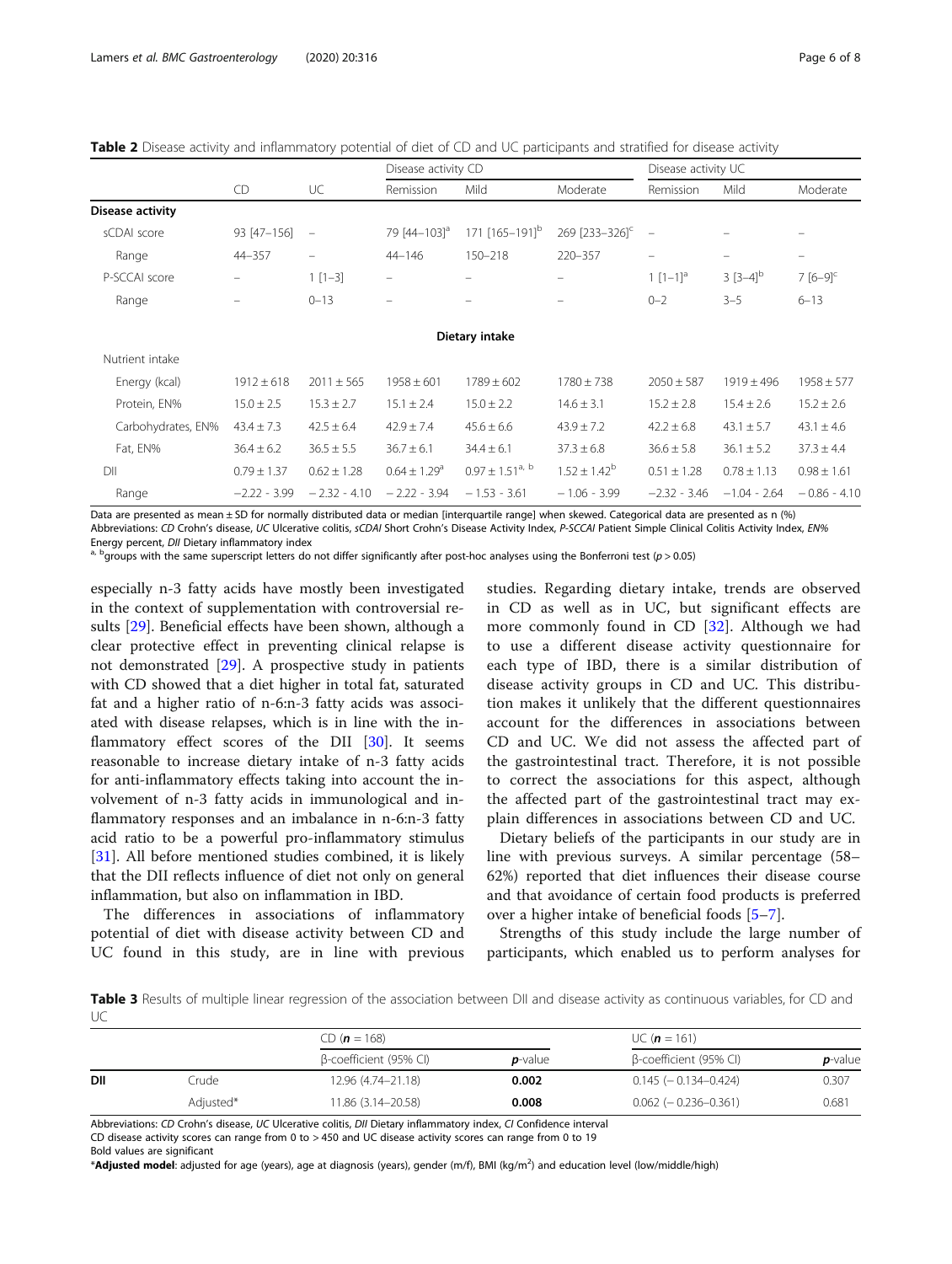<span id="page-6-0"></span>

CD and UC separately, and the use of validated questionnaires to determine disease activity and dietary intake. However, some limitations should be mentioned. This was a cross-sectional study and any association could therefore be a result of reverse causality. Participants who experience more pain or discomfort because of their disease may have changed their diet to relieve symptoms. Besides that, our sample included mainly participants in remission. A sample with an equal number of participants in each disease activity category would have increased the power to find stronger associations. Next to this, some extent of bias possibly occurred. More women than men responded, and the education level in our sample was high. In a large German study that compared responders to non-responders, women (up to 50 years old) were more likely to respond than men, as were non-smokers and those with a high education level [\[33\]](#page-7-0). As diet quality is related to gender, education level, and various other lifestyle factors [\[34](#page-7-0)], this could mean that on average, our study sample had a more healthy diet than that of the average IBD patient, corresponding with a lower DII (more antiinflammatory). Although, the range in DII was wide enough to find associations with disease activity, putting more effort into recruiting patients with more active disease or an unhealthy diet would be recommendable for the future. However, we do not think that selection bias negatively affected our study results, Another limitation is that we could not perform the complete calculation of the DII, because not all food parameters could be assessed with the FFQ or were not available in the food composition database. Those food parameters, mainly flavonoids, herbs and spices, all had anti-inflammatory effect scores. Therefore, our results were probably more directed towards pro-inflammatory scores. Using less food parameters generally also results in a lower variation in DII [\[11](#page-7-0)]. However, all other studies that

calculated the DII also were unable to include all 45 food parameters and used a number of food parameters that was comparable to our study  $[12-14, 20, 21]$  $[12-14, 20, 21]$  $[12-14, 20, 21]$  $[12-14, 20, 21]$  $[12-14, 20, 21]$  $[12-14, 20, 21]$  $[12-14, 20, 21]$ . The DII only consists of food parameters, supplement use is not included. In our study, more than 40% of the participants used a food supplement, including vitamin supplements. Most vitamins and minerals do have antiinflammatory effect scores, which might have led to an underestimation of the DII in our study. As we did not have information about brands and dosages of the supplements, it was not possible to incorporate these in the calculation of the DII. However, supplement use was equal in CD and UC participants as well as all disease activity groups, which makes it less likely that supplement use affected the association between DII and disease activity. Finally, for the outcome disease activity, we did not use an objective marker, but based it on a questionnaire, which was filled in by the participant instead of a physician. However, previous studies have validated the sCDAI and P-SCCAI and concluded that both are reliable and feasible for disease activity measurement. For both participant-based disease activity questionnaires, significant correlations were found with the physician-based questionnaires as well as biomarkers such as CRP [\[15,](#page-7-0) [16](#page-7-0)].

# Conclusions

In conclusion, we found an association between the inflammatory potential of diet and disease activity in Crohn's disease, but not in ulcerative colitis. Although this association does not prove a causal relationship, for daily practice it suggests that a diet high in antiinflammatory nutrients such as fibre, n-3 fatty acids, vitamins and minerals, which is a diet in line with current nutritional guidelines for healthy adults, seems to be equally prudent in IBD patients, especially Crohn's disease. Longitudinal studies are needed to further investigate the effect of diet on the course of disease.